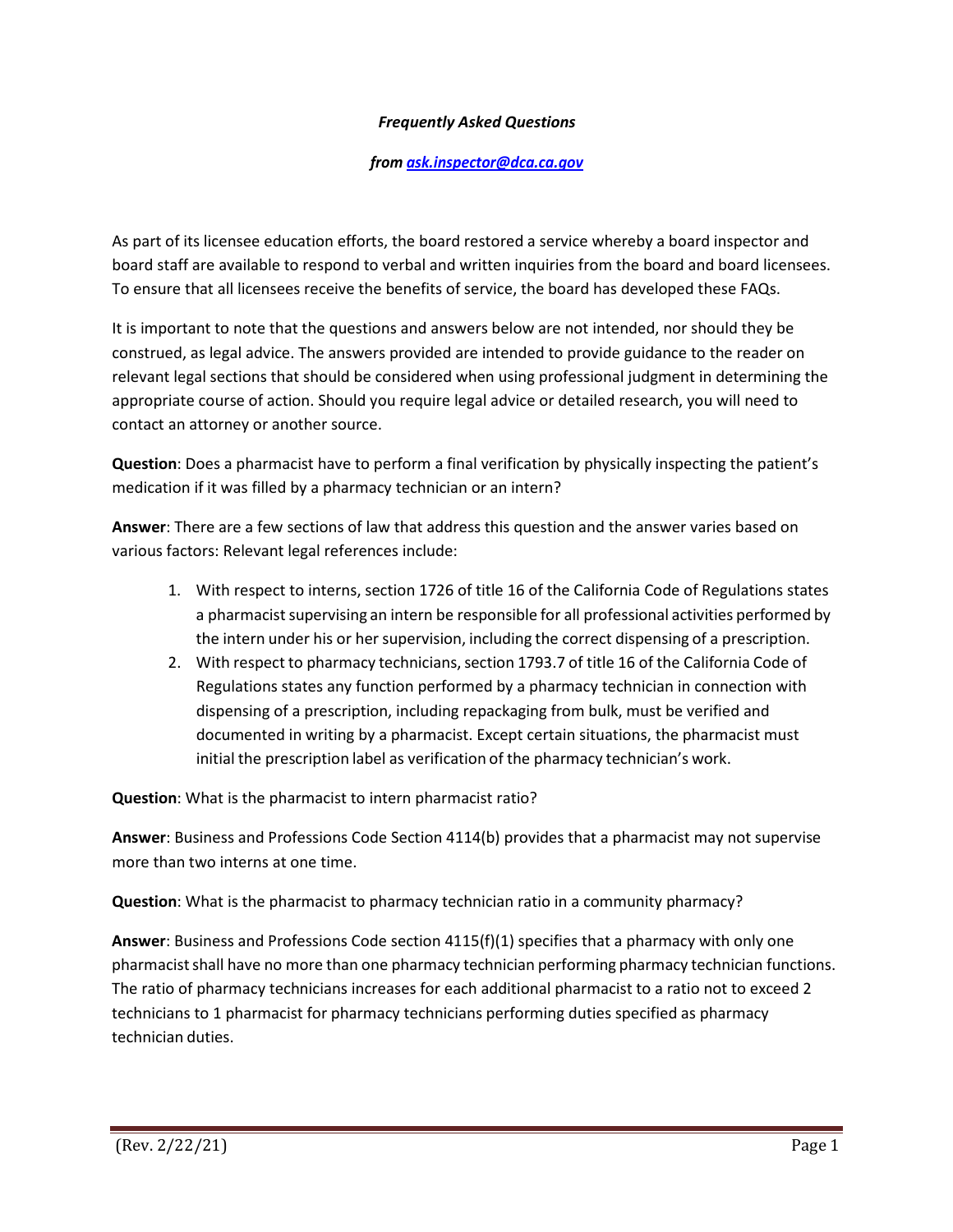**Question**: How do I identify the dates of the renewal period within which I must earn 30 units of continuing education (CE) to renew my pharmacist license?

**Answer**: Pharmacists must earn 30 units of continuing education each renewal cycle.

 November 1, 2015 through October 31, 2017, within which the pharmacist must have earned 30 Example: A pharmacist's license expires October 31, 2017. The current renewal period runs units of CE to renewal the license in an active status. The next renewal period will be November 1, 2017 through October 31, 2019. Please note that California law requires pharmacists to keep CE certificates for four years.

**Question**: Is it possible to purchase pen needles over-the-counter in California?

**Answer**: Yes, but with a few restrictions and requirements. **Please see Business and Professions Code sections 4144.5, 4145.5 and 4146 for the complete requirements.** 

 A pharmacist or physician MAY (but is not mandated to do so) furnish hypodermic needles and syringes for human use without a prescription or permit, with the following restrictions: The person is known to the furnisher, and the furnisher has previously been provided with a prescription or other proof of legitimate medical need requiring a hypodermic needle or syringe to administer a medicine or treatment.

 syringes must counsel the consumer on the safe disposal of syringes or needles and provide the consumer with one or more of the following disposal options: Additionally, as a public health measure, the pharmacist or physician MAY (but is not mandated to do so) furnish hypodermic needles and syringes for human use to a person 18 years or older without a prescription solely for personal use. A pharmacy that furnishes nonprescription hypodermic needles and

- 1. Onsite disposal that meets state and federal standards for collection or disposal of medical sharps waste.
- 2. Mail-back sharps containers authorized by the USPS with tracking forms to verify destruction.
- 3. A sharps container that meets applicable standards for collection and disposal of medical sharps waste.

 The pharmacy must also provide written information or verbal counseling to the consumer on how to waste. A pharmacy may accept returned needles and syringes from the public if contained in an access to drug treatment, testing and treatment of HIV or hepatitis C, and the safe disposal of sharps acceptable sharps container.

Business and Professions Code sections 4144.5 and 4145.5(c) allow a pharmacy to sell hypodermic needles and syringes without a prescription for industrial and animal use (if the purchaser can establish his or her identification).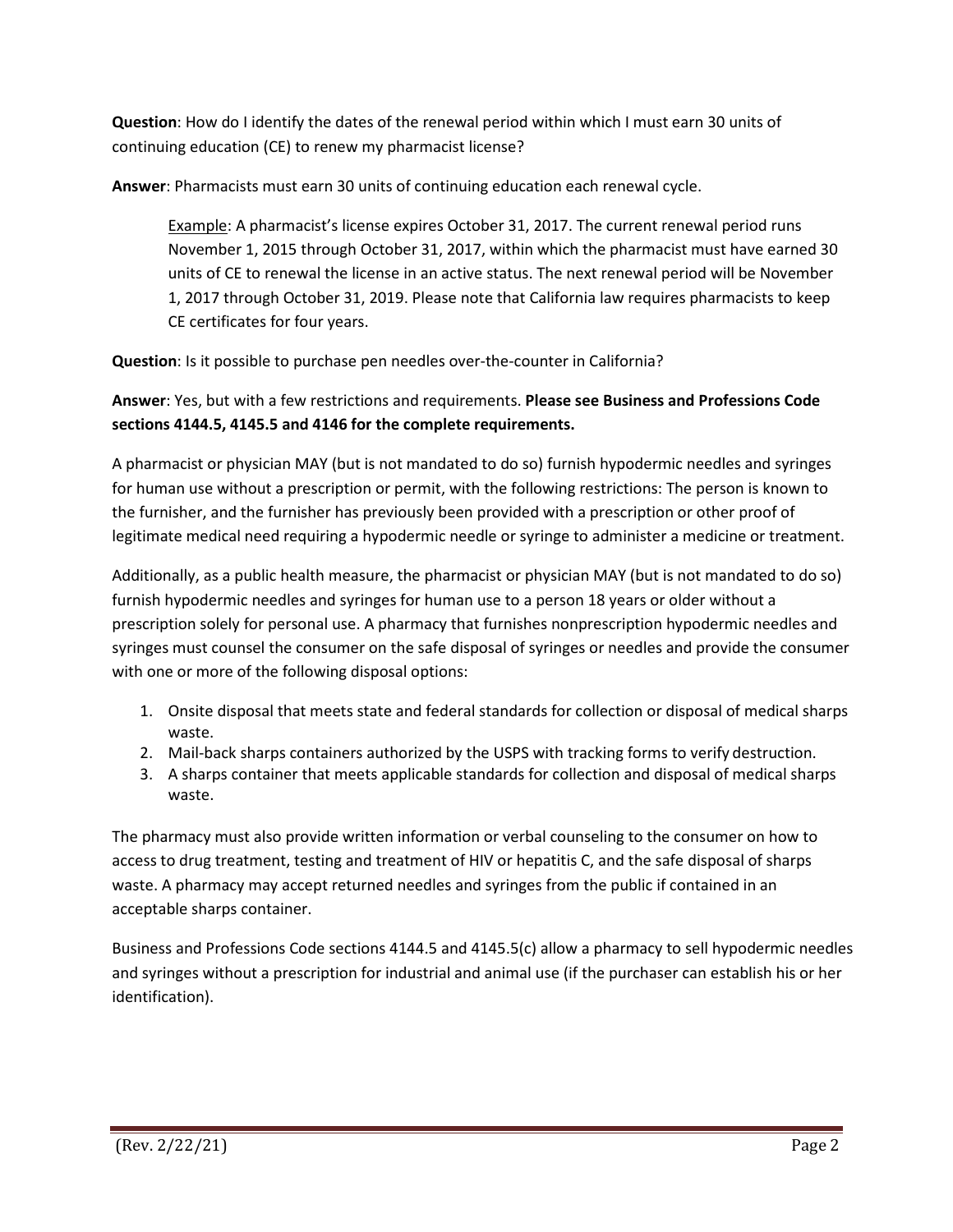**Question**: Can a Schedule II controlled substance be refilled?

**Answer**: Health & Safety Code Section 11200 (c) prohibits the refilling of a Schedule II controlled substance.

**Question**: How long is a controlled substance prescription valid?

**Answer**: Health & Safety Code Section 11200 (a) specifies that no person shall dispense or refill a controlled substance more than six months (180 days) after the date written.

**Question**: How many times can a Schedule III or IV controlled substance be filled?

**Answer**: Health & Safety Code Section 11200 (b) specifies that no prescription for a Schedule III or Schedule IV controlled substance may be refilled more than five times. Further, this section also creates a limit of a 120-day total supply of refills for a Schedule III or Schedule IV controlled substance prescription.

 **Example:** A prescription is written for temazepam 15mg QHS, quantity #30 with 5 refills. The prescription is dispensed on 7/1/2016 for a quantity of 30. The pharmacy refills the prescription on 8/1/2016, 9/1/2016, 10/1/2016, and 11/1/2016, a 30-day supply for each refill and a total of a 120-day dispense the remaining refill because the 120-day limit was reached after dispensing the refill on supply between the four refills. Although the prescriber wrote for 5 refills, the pharmacy cannot 11/1/2016. A new prescription is required for any additional dispenses.

**Question**: Where is the law that establishes the requirement for a pharmacist to exercise corresponding responsibility?

 by an individual practitioner acting in the usual course of his or her professional practice. Health & of controlled substances is upon both the prescribing practitioner AND a corresponding responsibility **Answer**: A prescription for a controlled substance shall only be issued for a legitimate medical purpose Safety Code Section 11153 (a) provides that the responsibility for the proper prescribing and dispensing rests with the pharmacist who fills the prescription.

following link -- [http://www.pharmacy.ca.gov/publications/corresponding\\_responsibility.pdf a](http://www.pharmacy.ca.gov/publications/corresponding_responsibility.pdf)nd NOTE: Additional information about corresponding responsibility can be found using the [http://www.deadiversion.usdoj.gov/pubs/manuals/pharm2/pharm\\_manual.pdf f](http://www.deadiversion.usdoj.gov/pubs/manuals/pharm2/pharm_manual.pdf)or the DEA Pharmacist Manual. Information on the board's precedential decision can be found at [http://www.pharmacy.ca.gov/enforcement/precedential.shtml a](http://www.pharmacy.ca.gov/enforcement/precedential.shtml)nd [http://www.pharmacy.ca.gov/enforcement/fy1516/sternberg\\_lexis.pdf.](http://www.pharmacy.ca.gov/enforcement/fy1516/sternberg_lexis.pdf)

**Question**: Am I required to apply for registration to California's prescription drug monitoring program, CURES?

 **Answer**: Health & Safety Code Section 11165.1 (a)(1)(A)(ii) required a pharmacist, on or before July 1, 2016, or upon licensure, to submit an application to the Department of Justice to obtain approval to access the CURES system. The CA Department of Justice website to register for CURES is <https://oag.ca.gov/cures>